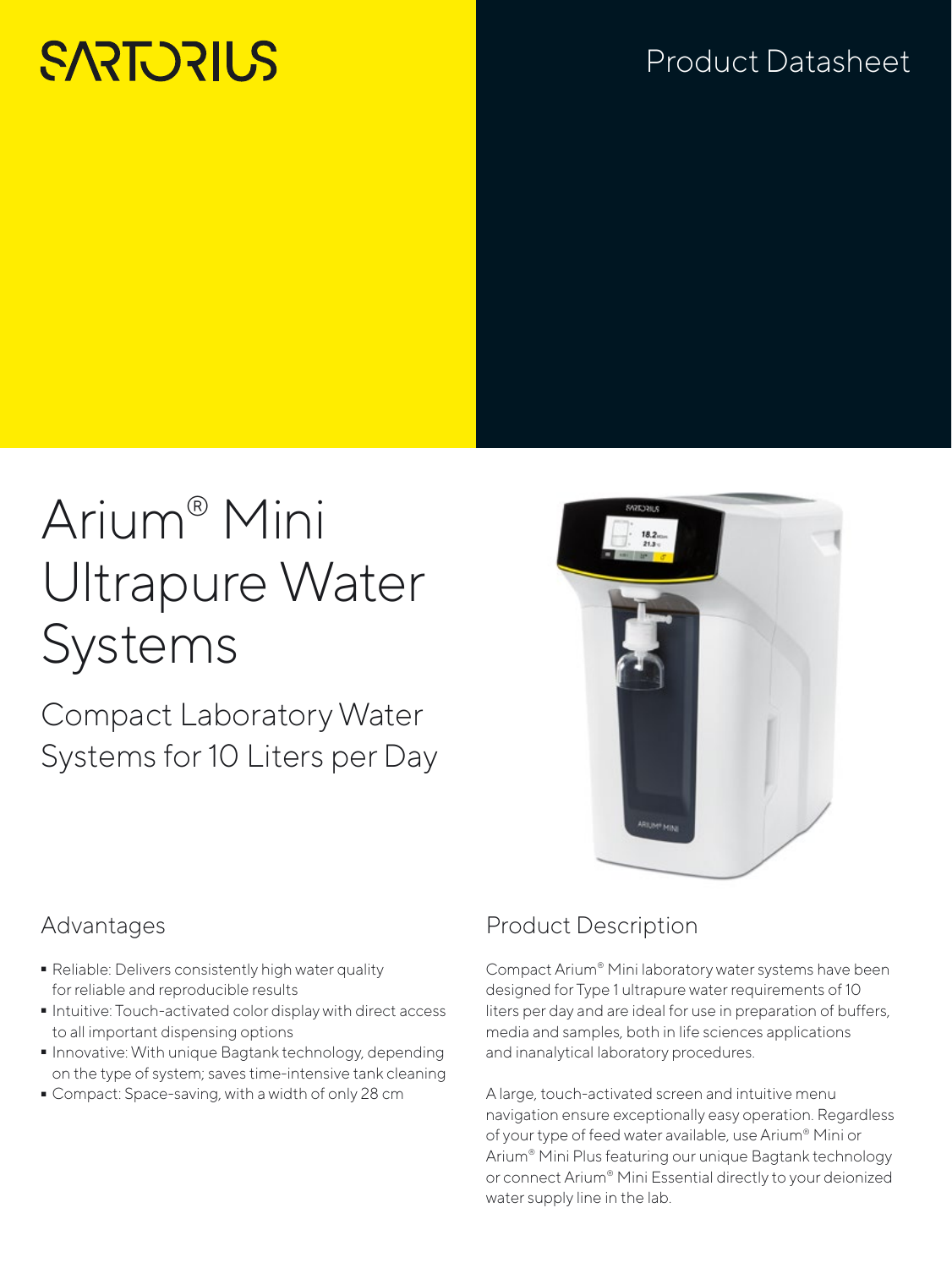### Reliable

To ensure that you always obtain reliable and reproducible results, the system ensures consistently high water quality. For your analytical requirements and especially critical applications, you additionally have the option of obtaining your system with an integrated UV lamp (185/254 nm) to reduce TOC to ≤ 5 ppb\*.

### Innovative

The most advanced Bagtank technology will save you from performing time-intensive cleaning and rinsing procedures. As this eliminates the need for using chemicals that can be hazardous to your health, you will help protect the environment and increase your own safety.

### Intuitive

Easily operate the Arium® Mini using the touch-activated color display – even when you are wearing laboratory gloves. Easy-to understand icons will guide you through the menu for intuitive, error-free operation. Simplify your sample preparation and benefit from direct access to all important dispensing functions: manual, volumecontrolled or predefined volumes (Favorites function).

### Compact

With a width of only 28 cm, Arium® Mini will readily fit into any laboratory environment. This handy device will give you the flexibility you need in integrating it into nearly any location.

\* Depends on the type of system and your feed water

## Unique Bagtank Technology

The Arium® Mini and Arium® Mini Plus are the only ultrapure water systems with incorporated Bagtank technology, which features a 5-liter bag originally designed for the pharmaceutical industry and integrated on the side of the system. This bag enables you to optimally store your pretreated pure water in the bag for further purification to Type 1 ultrapure water.

In the process, the closed system prevents ions and gases from entering, ensuring that the conductivity remains constantly low.

Depending on your needs, you can easily exchange the bag, which thus prevents the buildup of a permanent biofilm.

Arium® Mini – unique quality "made in Germany"

### Three Product Versions

It's your choice depending on your specific requirements:

| Type of System                                          | Feed Water*                                                   |
|---------------------------------------------------------|---------------------------------------------------------------|
| Arium <sup>®</sup> Mini<br>Plus with integrated Bagtank | Direct connection to tap water                                |
| Arium <sup>®</sup> Mini<br>with integrated Bagtank      | Pretreated water from supply<br>container                     |
| Arium <sup>®</sup> Mini Essential                       | Directly connects to pretreated<br>water line (RO   DI   EDI) |

\* For details, see inlet water specifications.

### Technical Specifications

General Specifications

| Water purification method             | Adsorption by spherical activated<br>carbon, catalyst, reverse osmosis,<br>ion exchange, optional UV<br>irradiation, and by point-of-use<br>particle-removing filtration  <br>sterile filtration |
|---------------------------------------|--------------------------------------------------------------------------------------------------------------------------------------------------------------------------------------------------|
|                                       |                                                                                                                                                                                                  |
| Dimensions:<br>width × height × depth | $280 \times 509.4 \times 530.7$ mm<br>$(11 \times 20 \times 20.9")$                                                                                                                              |
| Empty weight                          | Approx. 13 kg (28.6 lbs.)                                                                                                                                                                        |
| Operating weight                      | Approx. 23 kg (50.6 lbs.)                                                                                                                                                                        |
| Power supply                          | 100 - 240 VAC; 50 and 60 Hz,<br>2A(max.)                                                                                                                                                         |
| Operating temperature                 | 2°C - 35°C at max, 80 %<br>relative humidity                                                                                                                                                     |
| Storage temperature                   | $5^{\circ}$ C – 45 $^{\circ}$ C at max. 80 %<br>relative humidity                                                                                                                                |

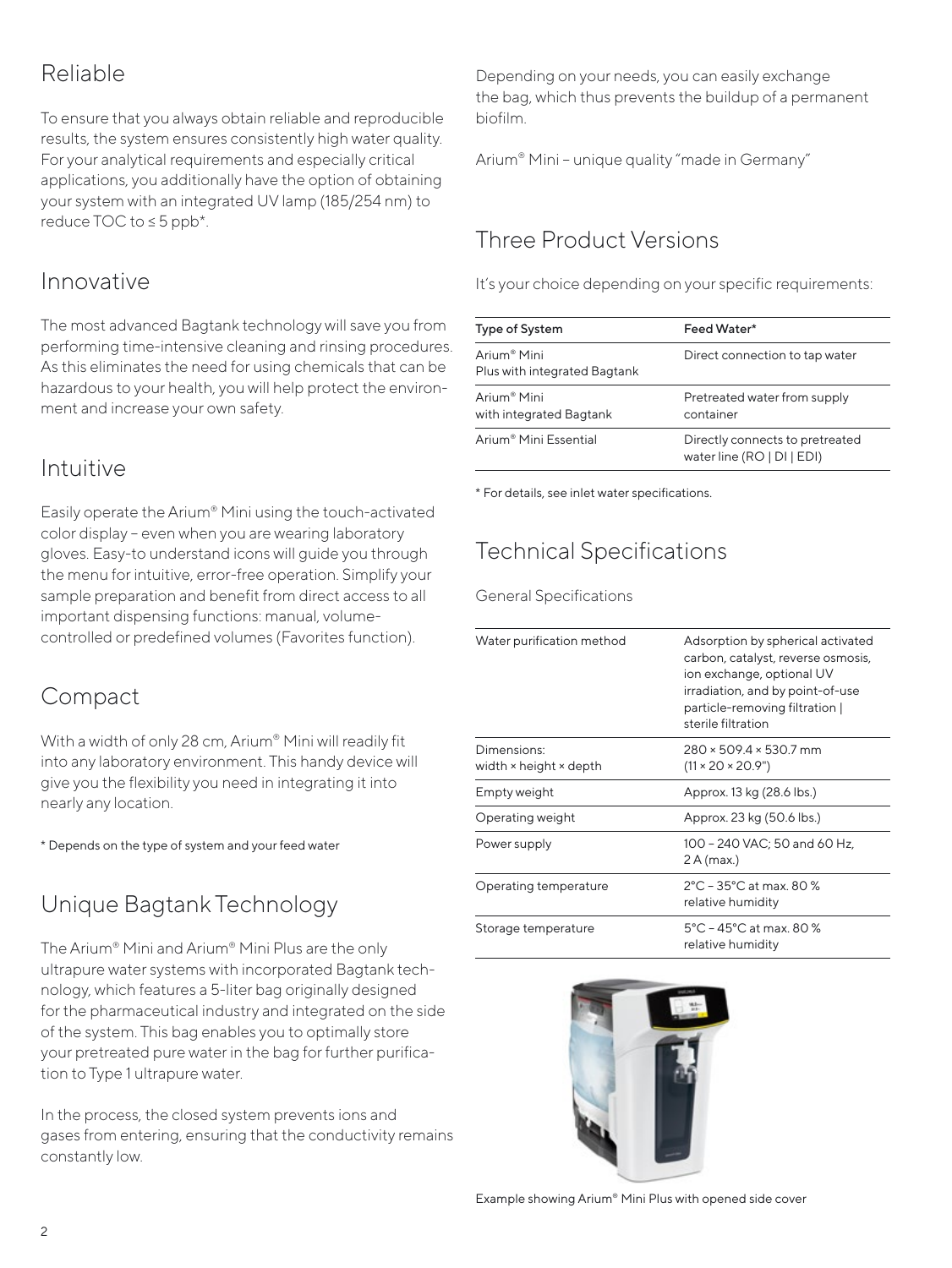

#### Flow diagram for Arium® Mini Plus



#### Flow diagram for Arium® Mini

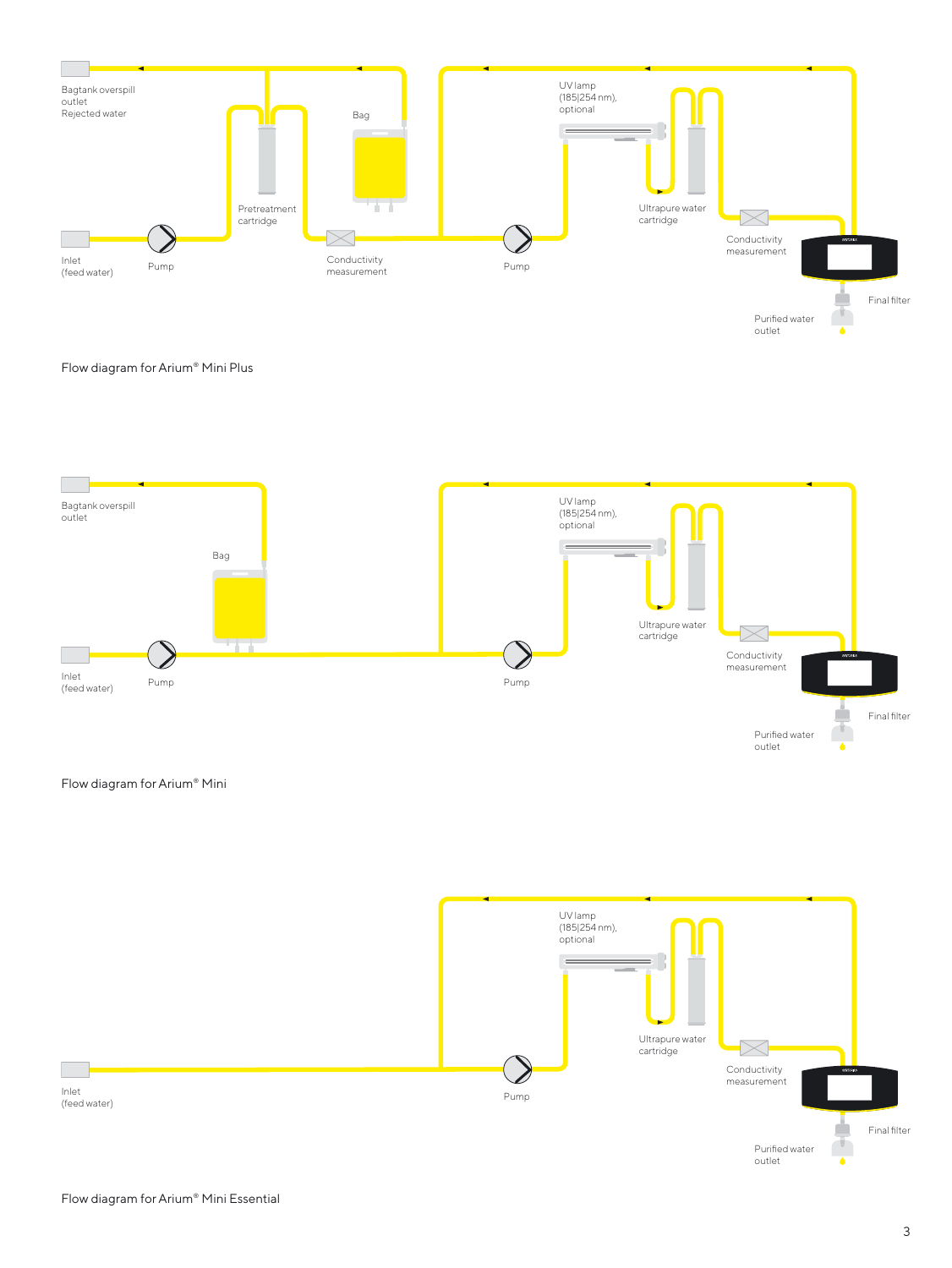### Specifications of Water Purified by Arium® Mini Plus

| Type of water                                                  | ASTM Type 1 ultrapure water                                         | Type 3 pure water                     |
|----------------------------------------------------------------|---------------------------------------------------------------------|---------------------------------------|
| Production output <sup>1</sup>                                 |                                                                     | Up to $8$ L/hr.                       |
| Water dispensing flow rate <sup>2</sup>                        | Up to 1.0 L/min                                                     | Pressure-free via<br>ball valve       |
| Volume-controlled dispensing <sup>2</sup>                      | 50 mL steps, between 0.05 and 5L                                    |                                       |
| Volume accuracy <sup>3</sup>                                   | ± 3 % between 0.25 and 5 L                                          |                                       |
| <b>Typical conductivity</b>                                    | 0.055 $\mu$ S/cm compensated to 25 °C <sup><math>\circ</math></sup> | $<$ 20 $\mu$ S/cm <sup>7</sup>        |
| <b>Typical resistivity</b>                                     | 18.2 M $\Omega$ × cm compensated to 25 °C <sup>6</sup>              | $<$ 0.05 M $\Omega$ × cm <sup>7</sup> |
| TOC content <sup>4</sup> (system with<br>UV lamp)              | $< 5$ ppb                                                           |                                       |
| <b>Bacteria</b>                                                | $<$ 0.01 CFU/mL                                                     | < 0.01 CFU/mL                         |
| Particle content                                               | No particles $> 0.22 \mu m$                                         | No particles $> 0.22 \mu m$           |
| Pyrogens (endotoxins) <sup>8</sup>                             | <0.001 EU/mL                                                        |                                       |
| RNase <sup>8</sup>                                             | $<$ 1 pg/mL                                                         |                                       |
| DNase <sup>8</sup>                                             | $< 5$ pg/mL                                                         |                                       |
| Typical ion retention                                          |                                                                     | Up to 98 %                            |
| Retention of dissolved organic<br>substances (MW > 300 Dalton) |                                                                     | >99%                                  |
| Particle and microorganism<br>retention                        |                                                                     | >99%                                  |
|                                                                |                                                                     |                                       |

### Ordering Information

#### Arium® Mini Plus for the production of ASTM Type 1 Ultrapure Water and Type 3 Pure Water

Equipment supplied: 1 Arium® Mini Plus; optionally supplied with UV lamp

| Order No.<br>without<br>UV lamp | Order No.<br>incl.<br>UV lamp    | Description                                                                 |
|---------------------------------|----------------------------------|-----------------------------------------------------------------------------|
|                                 | H2O-MA-T H2O-MA-UV-T Arium® Mini | Plus, benchtop<br>system; flow<br>rate for Type 3<br>pure water,<br>8 L/hr. |

### Feed Water Specifications for Arium® Mini Plus

Exclusively tap water of potable quality according to the drinking water standards of the USA, the European Union or Japan.

| Input pressure                                | 0.5 - 6 bar (approx. 7.3 - 87 psi);<br>recommended > 2 bar (> 29 psi) |
|-----------------------------------------------|-----------------------------------------------------------------------|
| Temperature                                   | $2 - 30^{\circ}$ C                                                    |
| Specific conductivity                         | <1500 µS/cm compensated to 25 °C                                      |
| <b>TOC</b>                                    | $< 2,000$ ppb                                                         |
| Max. total hardness (max. CaCO <sub>3</sub> ) | 360 ppm                                                               |
| Free chlorine                                 | $<$ 4 ppm                                                             |
| Iron (total Fe content)                       | $< 0.1$ ppm                                                           |
| Fouling Index (SDI)                           | < 10                                                                  |
| Turbidity                                     | $<1$ NTU                                                              |
| pH range                                      | $4 - 10$                                                              |

1 Depending on the feed water pressure, temperature, and condition of the RO modules

- <sup>2</sup> Depending on the hydrostatic pressure, and connected accessories and/or final filter
- <sup>3</sup> Under constant operating conditions
- 4 Determined with municipal water (Goettingen), TOC approx. 1000 ppb
- 5 When using an Arium® Sterileplus (Sartopore® 2 150)
- 6 Measured value output adjustable to 25 °C compensated or uncompensated
- 7 Depending on feed water
- 8 If an Arium® Cellplus is used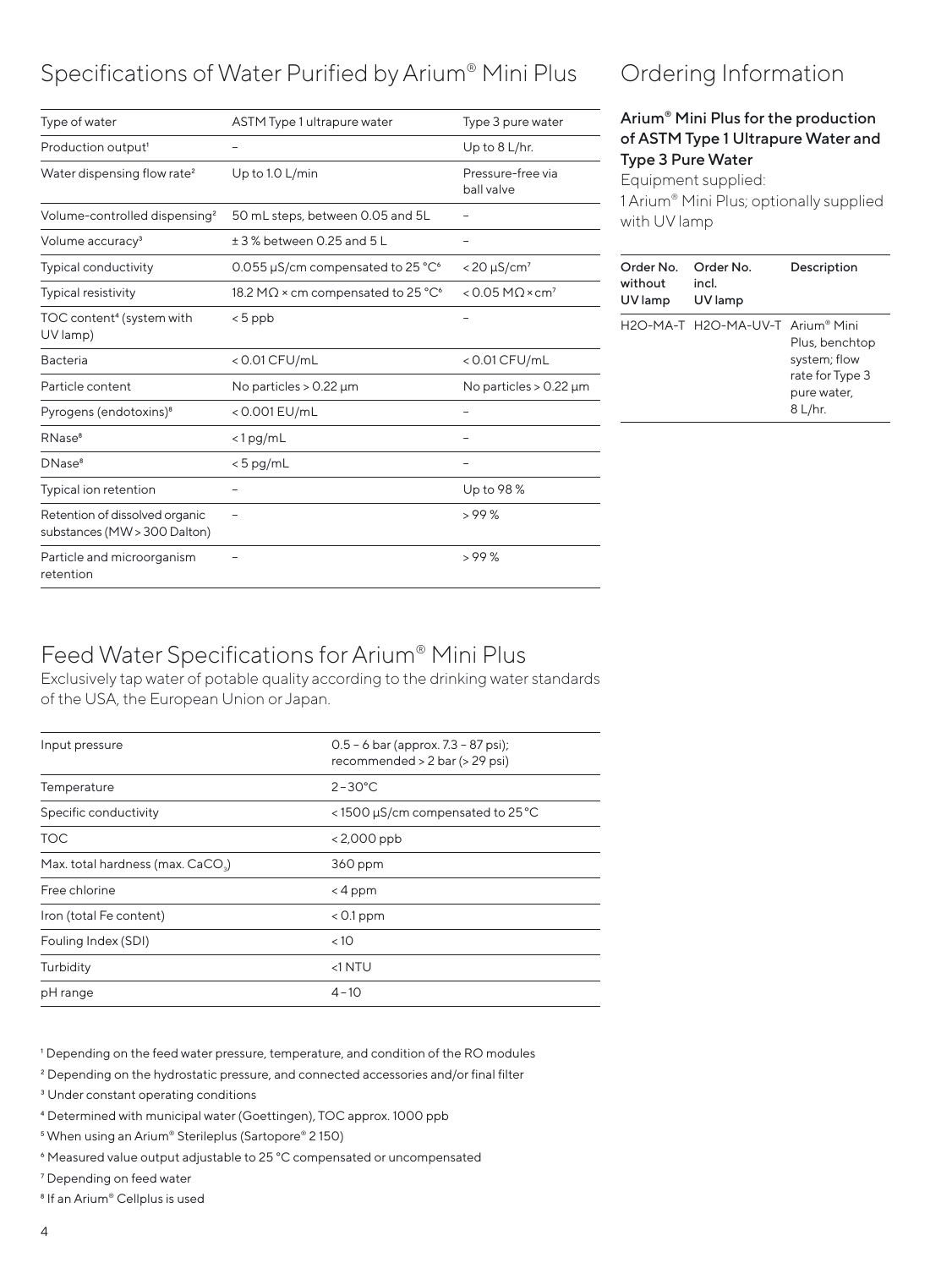### Specifications of Water Purified by Arium® Mini

| Type                                           | ASTM Type 1 ultrapure water                                   |
|------------------------------------------------|---------------------------------------------------------------|
| Output performance for purified water          |                                                               |
| Water dispensing flow rate <sup>1</sup>        | Up to 1.0 L/min.                                              |
| Volume-controlled dispensing <sup>1</sup>      | 50 mL increments, between 0.05 L and 5 L                      |
| Volume accuracy <sup>2</sup>                   | $±$ 2% between 0.05 L and 5 L                                 |
| <b>Typical conductivity</b>                    | 0.055 $\mu$ S/cm, compensated to 25 $^{\circ}$ C <sup>4</sup> |
| <b>Typical resistivity</b>                     | 18.2 M $\Omega$ × cm, compensated to 25°C <sup>4</sup>        |
| TOC content <sup>4</sup> (system with UV lamp) | $\leq 5$ ppb                                                  |
| <b>Bacteria</b>                                | < 0.01 CFU/mL                                                 |
| Particle content                               | No particles $> 0.22 \mu m$                                   |
| Pyrogens (endotoxins) <sup>5</sup>             | 0.001 EU/mL                                                   |
| RNase <sup>5</sup>                             | $<$ 1 pg/mL                                                   |
| DNase <sup>5</sup>                             | $< 5$ pg/mL                                                   |
|                                                |                                                               |

### Ordering Information

#### Arium® Mini for production of ASTM-Type 1 Ultrapure Water

Equipment supplied: 1 Arium® Mini; optionally supplied with UV lamp

| Order No.<br>without<br>UV lamp | Order No.<br>incl.<br>UV lamp     | Description                                                                                     |
|---------------------------------|-----------------------------------|-------------------------------------------------------------------------------------------------|
|                                 | H2O-MM-T H2O-MM-UV-T Arium® Mini. | benchtop<br>system, for man-<br>ual feed with<br>pretreated water<br>from a supply<br>container |

### Feed Water Specifications for Arium® Mini

Water pretreated by reverse osmosis, distillation or deionization

| Inlet pressure        | Without pressure                |
|-----------------------|---------------------------------|
| Temperature           | $2^{\circ}$ C – 30 $^{\circ}$ C |
| Specific conductivity | <100 µS/cm, compensated to 25°C |
| TOC content           | $< 50$ ppb                      |
| Turbidity             | $< 1$ NTU                       |
| pH range              | $4 - 10$                        |
|                       |                                 |

<sup>1</sup> Depending on the hydrostatic pressure and accessories and | or final filter connected

2 Under constant operating conditions

<sup>3</sup> If an Arium<sup>®</sup> Sterileplus (Sartopore® 2 150) is used

4 Output of the values measured can be set to compensated to 25°C or non-compensated

5 If an Arium® Cellplus is used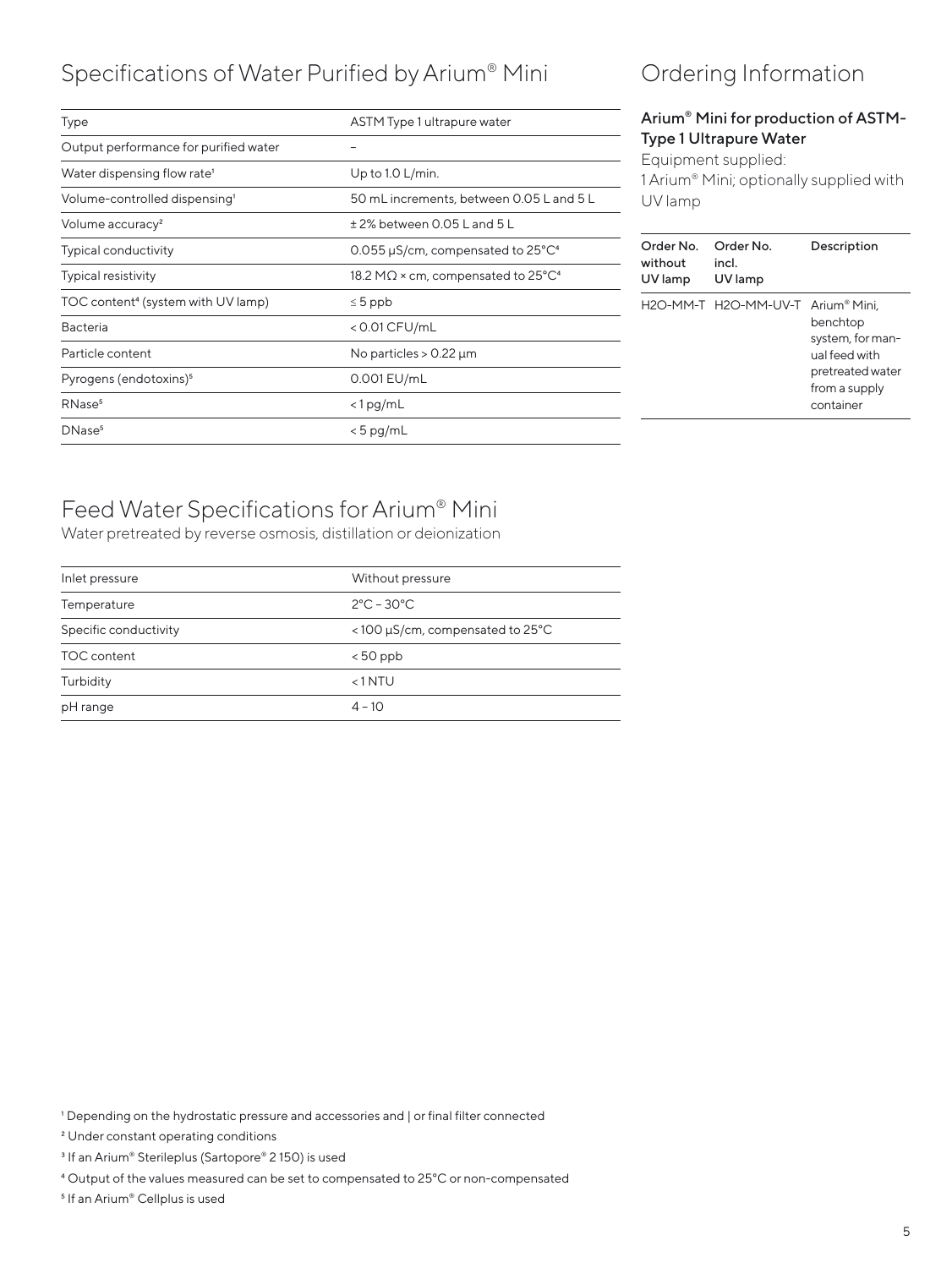## Specifications of Water Purified by

### Arium® Mini Essential

| Type of water                                  | ASTM Type 1 ultrapure water                                   |
|------------------------------------------------|---------------------------------------------------------------|
| Water dispensing flow rate <sup>1</sup>        | Up to $1.0$ L/min                                             |
| Volume-controlled dispensing <sup>1</sup>      | 50 mL increments, between 0.05 L and 5 L                      |
| Volume accuracy <sup>2</sup>                   | $\pm$ 2% between 0.05 L and 5 L                               |
| <b>Typical conductivity</b>                    | 0.055 $\mu$ S/cm, compensated to 25 $^{\circ}$ C <sup>4</sup> |
| <b>Typical resistivity</b>                     | 18.2 M $\Omega$ × cm, compensated to 25°C <sup>4</sup>        |
| TOC content <sup>4</sup> (system with UV lamp) | $\leq 5$ ppb                                                  |
| <b>Bacteria</b>                                | < 0.01 CFU/mL                                                 |
| Particle content                               | No particles $> 0.22 \mu m$                                   |
| Pyrogens (endotoxins) <sup>5</sup>             | < 0.001 EU/mL                                                 |
| RNase <sup>5</sup>                             | $<$ 1 pg/mL                                                   |
| DNase <sup>5</sup>                             | $< 5$ pg/mL                                                   |

### Ordering Information

#### Arium® Mini Essential for Production of ASTM Type 1 Ultrapure Water

Equipment supplied: 1 Arium® Mini Essential; optionally supplied with UV lamp

| Order No.<br>without<br>UV lamp | Order No.<br>incl.<br>UV lamp    | Description                                                                                    |
|---------------------------------|----------------------------------|------------------------------------------------------------------------------------------------|
|                                 | H2O-MU-T H2O-MU-UV-T Arium® Mini | Essential.<br>benchtop<br>system;<br>for direct<br>connection to<br>pretreated<br>water supply |

### Feed Water Specifications for Arium® Mini Essential

Water pretreated by reverse osmosis, distillation or deionization

| Inlet pressure        | $0 - 6.9$ bar; (0 - approx. 100 psi);<br>recommended > 2 bar (>29 psi) |
|-----------------------|------------------------------------------------------------------------|
| Temperature           | $2^{\circ}$ C – 30 $^{\circ}$ C                                        |
| Specific conductivity | <100 µS/cm, compensated to 25°C                                        |
| TOC content           | $< 50$ ppb                                                             |
| Turbidity             | $<$ 1 NTU                                                              |
| pH range              | $4 - 10$                                                               |

1 Depending on the hydrostatic pressure and accessories and/or final filter connected

2 Under constant operating conditions

<sup>3</sup> If an Arium<sup>®</sup> Sterileplus (Sartopore® 2 150) is used

4 Output of the values measured can be set to compensated to 25°C or non-compensated

5 If an Arium® Cellplus is used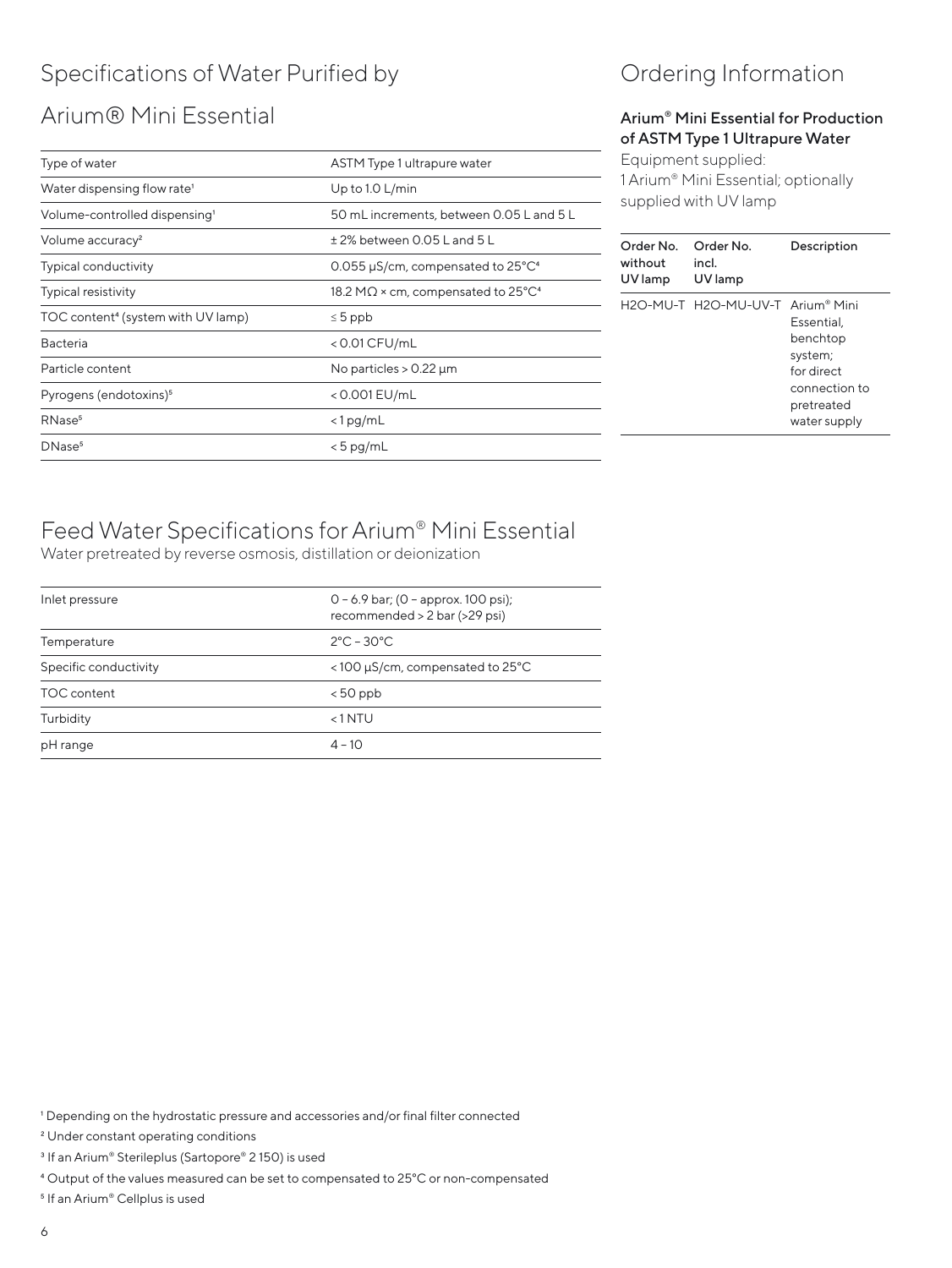# Consumables

### Arium® Sterileplus

#### For Sterile and Particle-Free Water Dispensing

- **Excellent total throughput and flow rates**<br>**Integrity-tested**
- 
- Integrity-tested<br>• Validated accor - Validated according to HIMA and ASTM F-838-05
- Meets WFI quality standards compliant with USP, incl. USP Plastic Class VI Test
- Manufactured according to EN ISO 9001<br>■ Easy to install
- 
- Easy to install<br>• Certified qual  $\overline{\phantom{a}}$  Certified quality

### Description

The Arium® Sterileplus (Sartopore® 2 150) is a sterile, ready-to-use membrane filter capsule designed to meet the highest requirements. Sartopore® 2 150 filter capsules contain a hydrophilic, heterogeneous polyethersulfone double-layer membane, delivering excellent total throughput and flow rate performance.

The capsule is attached by a quick-connect coupling to the point of use and reliably removes particles and microorganisms >0.2µm in the last water purification step. A hydrophobic PTFE membrane at the highest upstream point permits easy and clean venting of the capsule.

All pleated Sterileplus membrane filter units are validated as sterilizing-grade filters for biopharmaceutical use according to HIMA and ASTM F-838-05 guidelines (documents available). Each capsule is integrity-tested during the manufacturing process to ensure it meets the highest quality standards and safety regulations.



### Technical Specifications

| <b>Materials</b>                 |                                                     |
|----------------------------------|-----------------------------------------------------|
| Membranes                        | Asymmetrical polyethersulfone                       |
| Filling bell assembly            | Polycarbonate                                       |
| Other plastics                   | Polypropylene                                       |
| Pore sizes                       | $0.45 \mu m + 0.2 \mu m$                            |
| Filtration area                  | $0.015 \text{ m}^2$                                 |
| Inlet and outlet                 | 1/4" plug-in connector                              |
| Sterilization<br>(3 cycles max.) | Autoclavable at 134°C,<br>1 bar (14.5 psi), 30 min. |
| Max. diffusion                   | 1 mL/min. at 2.5 bar (36 psi)                       |
| Min. bubble point                | 3.2 bar (46.4 psi)                                  |

### Ordering Information

| Order Number | Description                                                                                                     |
|--------------|-----------------------------------------------------------------------------------------------------------------|
| 5441307H4-CE | Arium <sup>®</sup> Sterileplus (Sartopore <sup>®</sup> 2<br>150 capsule), 0.2 µm pore size;<br>qty. per pkg.: 5 |

#### Intended Use

Attached to a dispense gun or the dispensing unit below the display on the following types of laboratory water systems:

Arium® Mini, Arium® Mini Essential and Arium® Mini Plus

Arium® Comfort I and Comfort II

Arium® Pro, Pro DI, Pro UF, Pro UV and Pro VF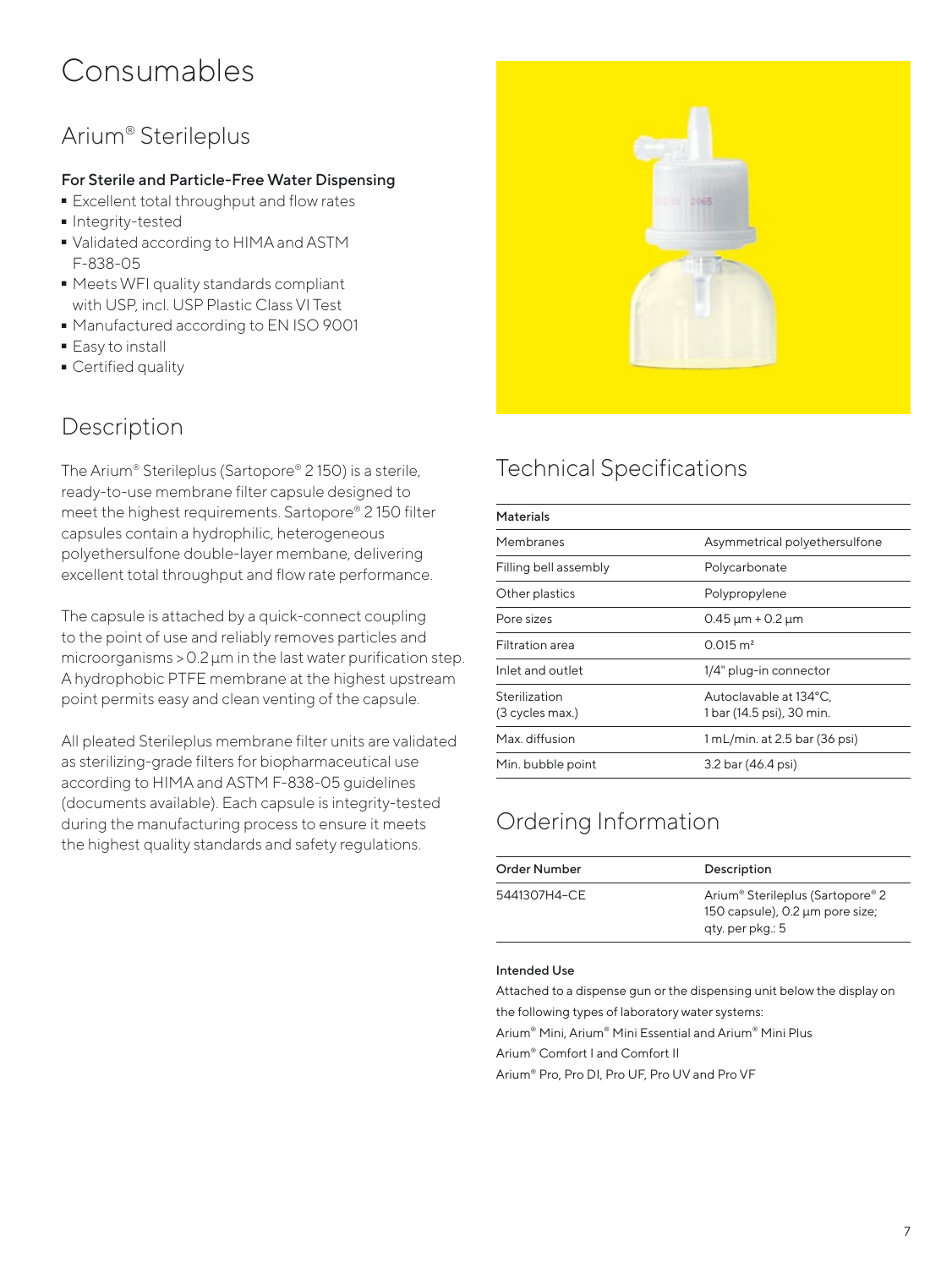### Arium® Cellplus Ultrafilter

#### For Effective Removal of Endotoxins in Cell Culture Applications

- **E** Effective removal of RNase | DNase<br>Reliable removal of endotoxins
- 
- Reliable removal of endotoxins • High flow rate performance<br>• Certified quality
- 
- Certified quality<br>• Sterile-package ■ Sterile-packaged<br>→

### Description

The Arium® Cellplus is a point-of-use ultrafilter for efficient removal of endoxtoxins, RNase | DNase, microorganisms and particles.

Designed for Arium® Comfort and Arium® Mini ultrapure water systems, this sterile-packaged ultrafilter provides the highest safety for your critical cell culture applications. A protective bell supplied with the ultrafilter additionally prevents retrograde contamination.

Moreover, the high-quality material selected for Arium® Cellplus enables excellent total throughputs and optimal flow rates.



| <b>Typical Specifications for Purified Water</b>                        |                    |
|-------------------------------------------------------------------------|--------------------|
| Flow rate<br>(depends on the inlet pressure)<br>and the type of system) | Up to $2.0$ L/min. |
| <b>Endotoxins</b>                                                       | < 0.001 EU/mL      |
| <b>Bacteria</b>                                                         | $<$ 1 CFU/100 mL   |
| RNase concentration                                                     | $<$ 1 pg/mL        |
| DNase concentration                                                     | $< 5$ pg/mL        |

### Technical Specifications

| <b>Materials</b>   |                                       |
|--------------------|---------------------------------------|
| Membrane           | Polysulfone                           |
| Composite material | Polyurethane (PUR)                    |
| Housing            | Acrylonitrile butadiene styrene (ABS) |
| Protective bell    | Polycarbonate (PC)                    |
|                    |                                       |

| <b>General Specifications</b>  |                                          |
|--------------------------------|------------------------------------------|
| Dimensions (height × diameter) | 169 mm × 50 mm (6.6" x 1.9")             |
| Max. operating pressure        | 6 bar (87 psi)                           |
| Max. inlet temperature         | $50^{\circ}$ C.                          |
| Effective membrane area        | $0.5 \text{ m}^2$ (5.4 ft <sup>2</sup> ) |

### Ordering Information

| Order Number         | Description                                   |
|----------------------|-----------------------------------------------|
| H <sub>2</sub> O-CUF | Arium <sup>®</sup> Cellplus ultrafilter; gty. |
|                      | per pkg.: 1                                   |

#### Intended Use

On the dispensing unit below the display on the following types of laboratory water systems:

Arium® Comfort I and Comfort II

Arium® Mini, Arium® Mini Essential and Mini Plus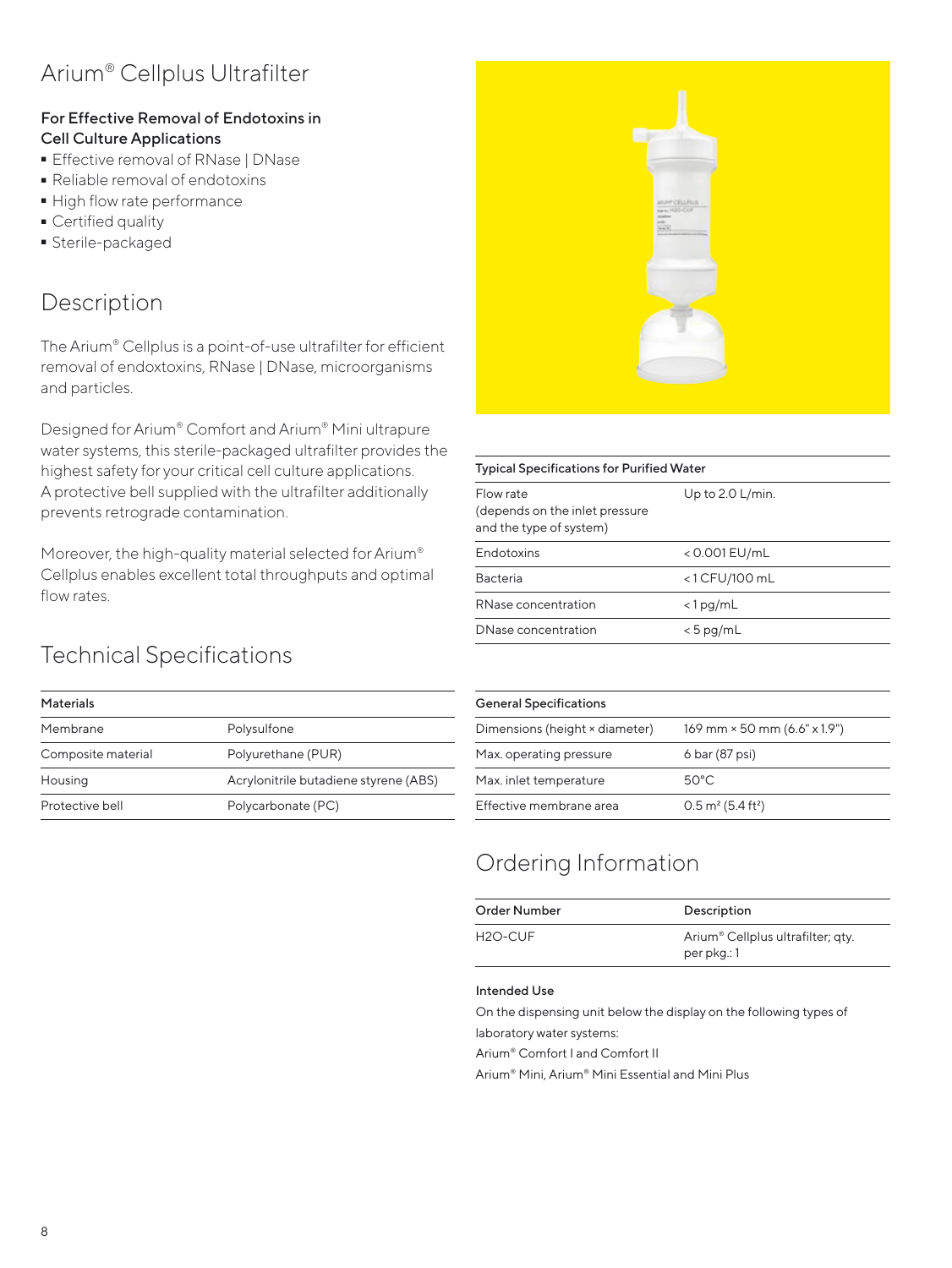### Arium® Mini Plus Pretreatment Cartridge

#### Reliable Protection for the Pretreatment of Feed Water

- Fast and effective adsorption of impurities by high-grade activated carbon
- Highly efficient catalyzer for removing oxidating agents such as chlorine
- Highly efficient reverse osmosis membranes; optimized water usage
- Low-energy membranes for ecological and economic operation

### Description

Efficient purification is performed by a combination of activated carbon, a catalyzer and a downstream reverse osmosis membrane.

The spherical, catalytic activated carbon and an additional catalyst reliably remove oxidants, such as chlorine and ozone, heavy metal ions and particulate contaminants, from feed water.

In addition, due to the downstream reverse osmosis membrane, up to 98% of all salts, as well as bacteria and particles, are retained.



### Technical Specifications

| <b>Materials</b>                   |                                                           |
|------------------------------------|-----------------------------------------------------------|
| Housing                            | High-grade polypropylene                                  |
| Filter media                       | Spherical, catalytic activated,<br>carbon                 |
| Dimensions $[W \times H \times D]$ | $18 \times 26 \times 11$ cm $(7 \times 10.2 \times 4.3")$ |
| Operating weight                   | 3.5 kg (7.7 lbs.)                                         |
| Feed water requirements            | See Technical Specifications<br>on page 3                 |

### Ordering Information

| Order Number         | Description                                                              |
|----------------------|--------------------------------------------------------------------------|
| H <sub>2</sub> O-CPR | Arium <sup>®</sup> Mini Plus pretreatment<br>cartridge; qty. per pkg.: 1 |

Intended Use Arium® Mini Plus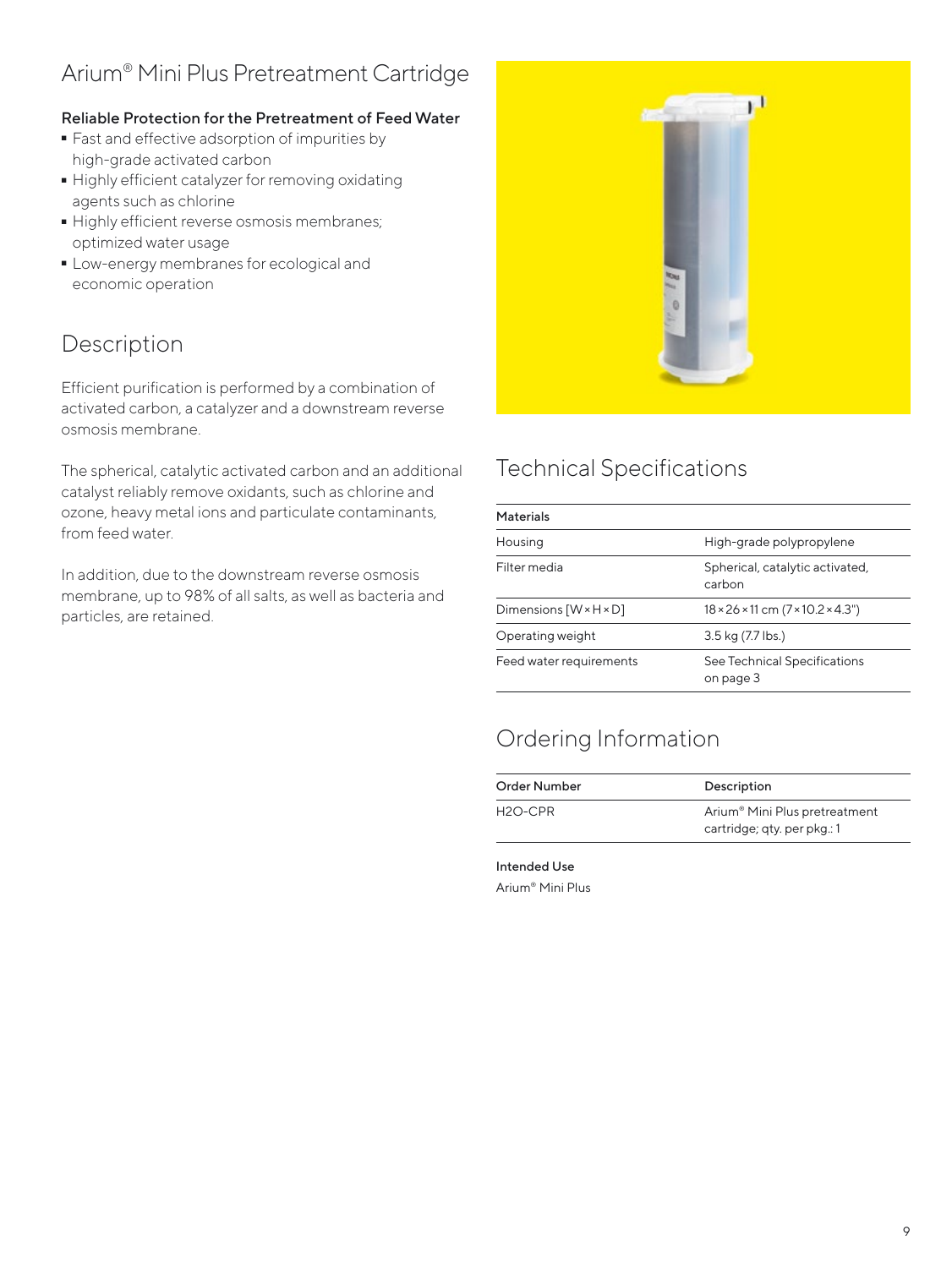### Arium® UV Lamp (185|254 nm)

#### Ultrapure Water Free of TOC

- Horizontal installation; optimized temperature gradient<br>• Effective breakdown of organic compounds
- 
- Effective breakdown of organic compounds<br>■ Prevents the growth of microorganisms - Prevents the growth of microorganisms
- **Easy replacement**

### Description

Horizontally aligned, the UV lamp delivers especially reliable results. Unlike vertical units, the temperature gradient is less pronounced and therefore does not affect the activity of UV radiation.

With two different wavelengths, the UV lamp reliably removes total organic compounds (TOCs), efficiently preventing microbial growth. At 185 nm, organic compounds are oxidized and at 254nm, microorganisms are killed off.



### Technical Specifications

| <b>Materials</b>        |              |  |
|-------------------------|--------------|--|
| TOC for purified water* | $\leq 5$ ppb |  |

### Ordering Information

| Order Number          | Description                                                    |
|-----------------------|----------------------------------------------------------------|
| H <sub>2O</sub> -CEL1 | Arium <sup>®</sup> UV lamp (185   254 nm);<br>gty. per pkg.: 1 |

#### Intended Use

Arium® Mini, Arium® Mini Essential and Arium® Mini Plus

\* Depends on the type of system and on the feed water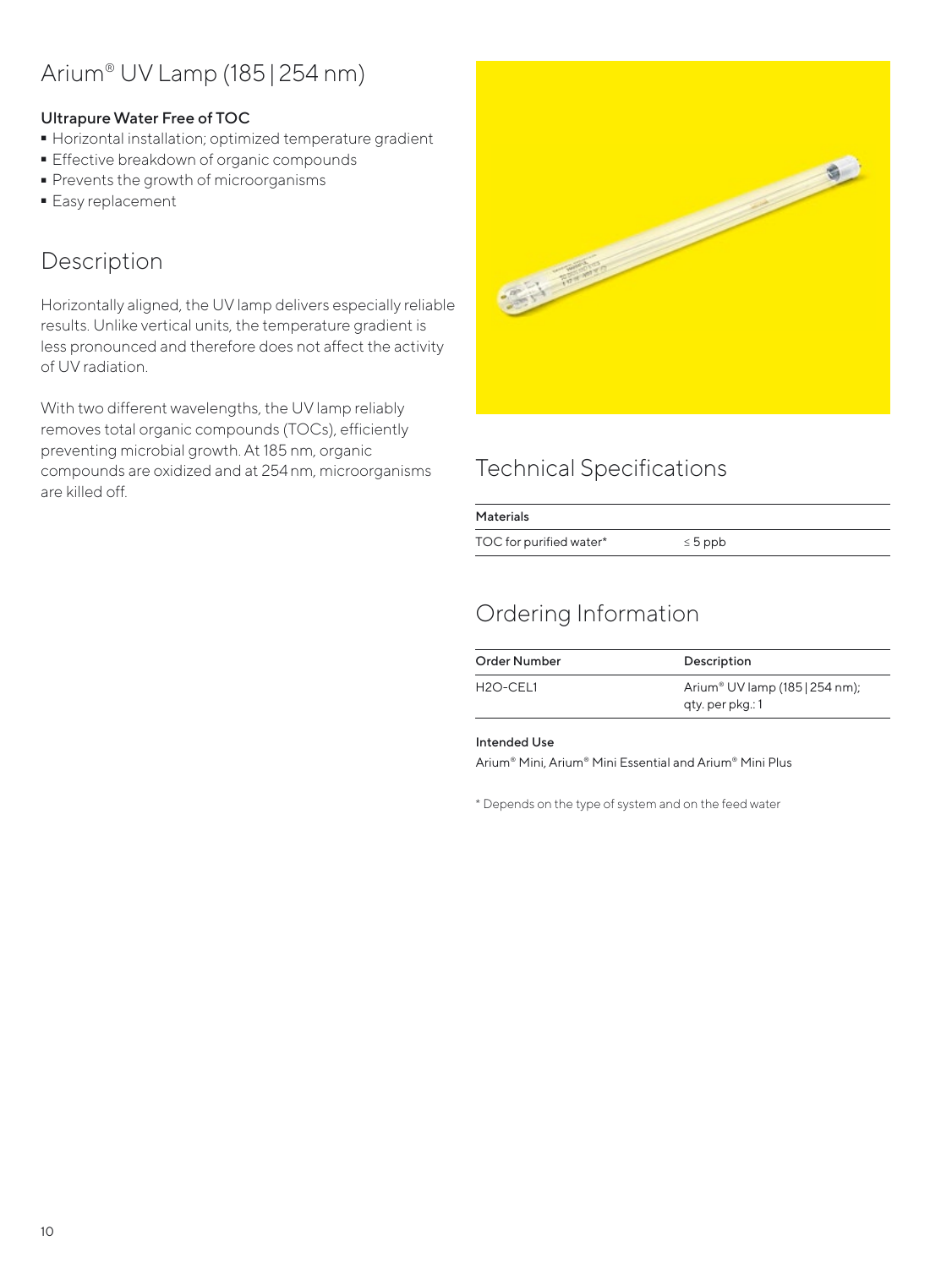### Arium® Scientific Pack

#### Deionization Cartridge Featuring Top-Down Flow Technology

- High performance capacity due to efficient ion exchange resins
- Fast and effective adsorption of impurities by high-grade activated carbon
- $\blacksquare$  Optimized flow prevents separation of the mixed-bed resin
- Patented connection method; easy exchange of consumables

### Description

The cartridge kits have been optimized for removal of both organic and inorganic constituents. Each kit has been designed specifically to match the particular laboratory water system and delivers ultrapure water that exceeds the ASTM Type 1 quality standard. This consistently high-quality water ensures optimal reproducibility of your results.

Optimized filling materials, such as highly effective activated carbon along with exceptionally efficient ion exchange resins, ensure long-lasting performance and lowmaintenance operation.

The top-down technology provides ideal purification kinetics, preventing any mixing of cleaning media. The cartridge has been designed for enhanced flow rate in the cross section and optimal contact time with the medium.



### Technical Specifications

| <b>Materials</b>                          |                                                                                                             |
|-------------------------------------------|-------------------------------------------------------------------------------------------------------------|
| Housing                                   | Highly pure polypropylene                                                                                   |
| Filter media                              | Spherical, catalytic activated<br>carbon Ultrapure mixed bed ion<br>exchange resin, semiconductor-<br>grade |
| Further data on<br>purified water quality | See Technical<br>Specifications on page 3                                                                   |

### Ordering Information

| Order Number            | Description                                         |
|-------------------------|-----------------------------------------------------|
| H <sub>2</sub> O-S-PACK | Arium <sup>®</sup> Scientific kit; qty. per pkg.: 1 |

#### Intended Use

Arium® Mini, Arium® Mini Essential and Arium® Mini Plus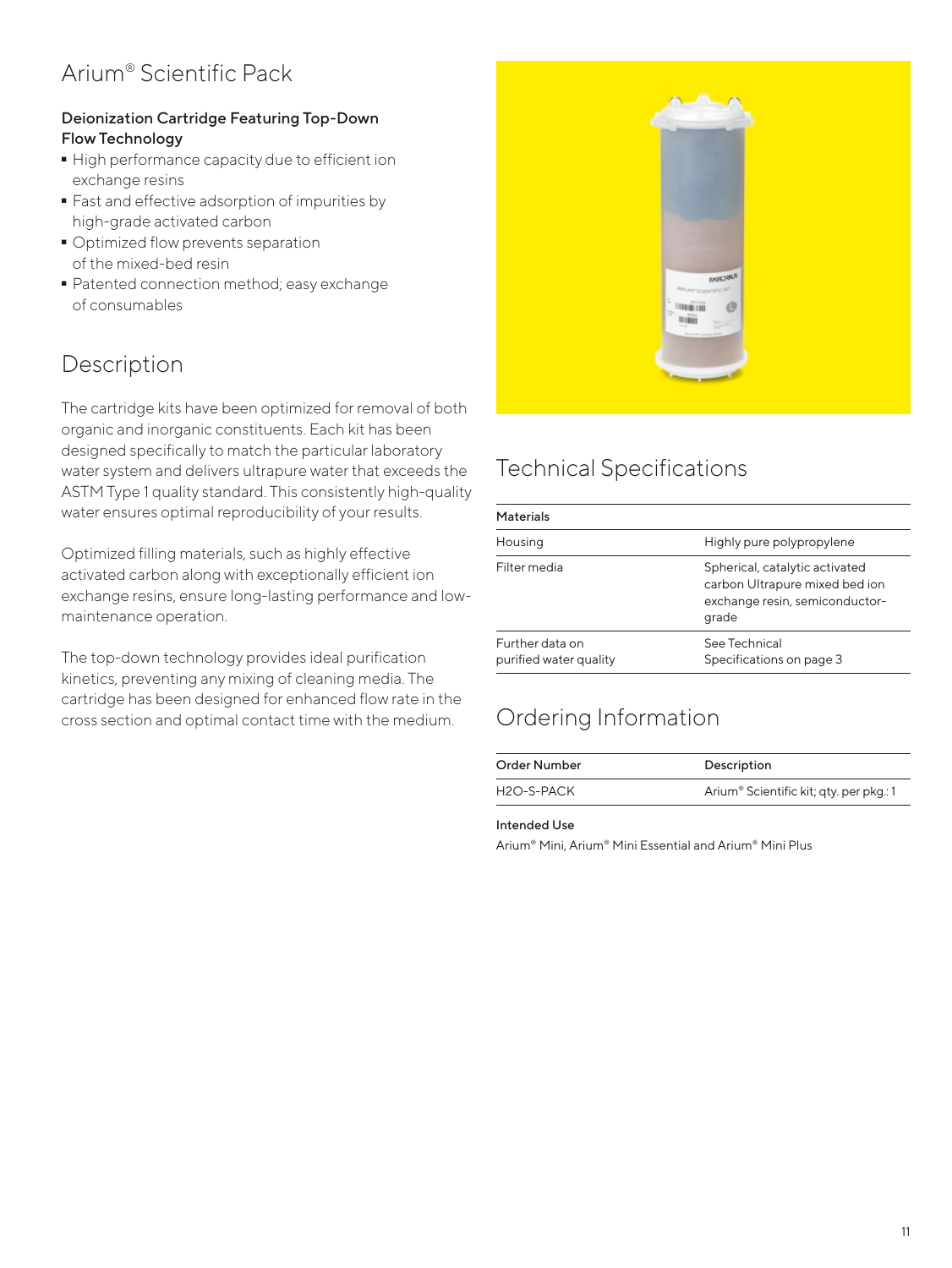### Arium® Bag

#### The Most Innovative Bagtank System

- 
- Fast and easy replacement of the Arium® Bag<br>■ High user safety as the Bagtank eliminates th  $\blacksquare$  High user safety as the Bagtank eliminates the need for cleaning chemicals need for cleaning chemicals

### Description

Pure water is stored inside the laboratory water system, which reliably protects preteated pure water from secondary contamination.

Sartorius Bagtank technology enables consistent water quality over a prolonged period, ensuring continuously reproducible results.

Unlike conventional water tanks, the Arium® Bag ensures high user safety and saves time as it eliminates the need for a complicated cleaning procedure with chemicals.



### Technical Specifications

| <b>Materials</b> |                      |
|------------------|----------------------|
| Bag              | S71 proprietary film |
| Tubing           | TuFlux <sup>®</sup>  |
|                  |                      |
|                  |                      |

| Bag dimensions $[H \times W]$ |                                          |
|-------------------------------|------------------------------------------|
| 5-liter bag                   | $40 \times 33$ cm (15.7" $\times$ 12.9") |

### Ordering Information

| Order Number  | Description                                      |
|---------------|--------------------------------------------------|
| $H2O-CBS-5-S$ | Arium <sup>®</sup> 5-liter bag; qty. per pkg.: 1 |

#### Intended Use

Arium® Mini and Arium® Mini Plus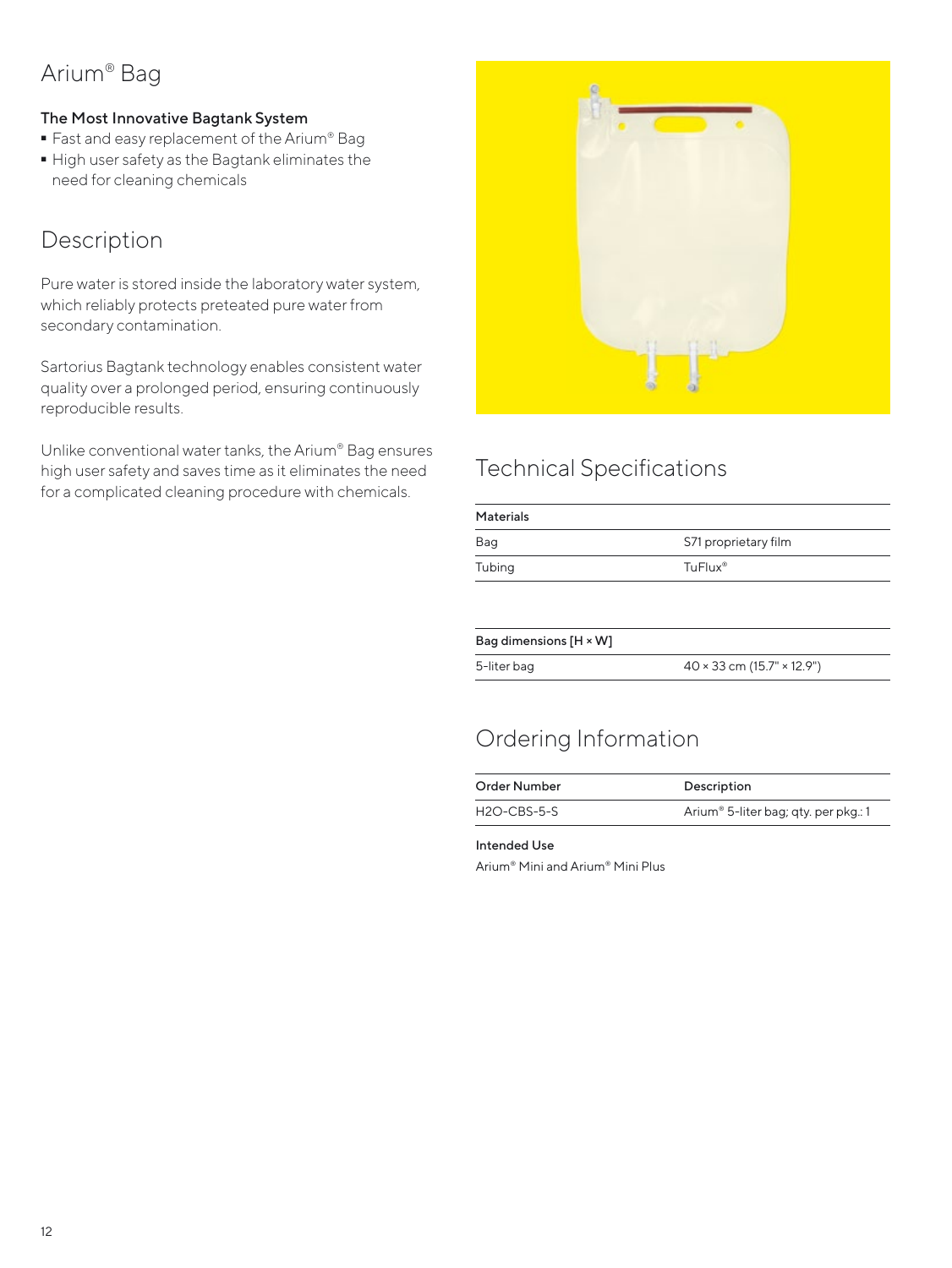# Sartorius Service

### We Ensure the Quality of Your Results

At Sartorius, quality products go hand in hand with professional service. With our wide service offering, we will help guarantee the safe, reliable and optimal operation of your Arium® Mini. Just ask us and we will even cover the entire life cycle of your laboratory water system – from commissioning to qualification to regular maintenance. Together with you, we will ensure the consistently high quality of your laboratory water purification.

### Our Services at a Glance:

#### Installation and Commissioning

Your advantage: Your system will operate reliably at peak performance from day one

#### Equipment Qualification (IQ|OQ)

Your advantage: You will meet all regulatory requirements (GMP|GLP)

Regular Preventative Maintenance, Including Calibration, inspection and testing of your system and exchange of consumables

Your advantages: Optimal operation of your system; reliable results; prevention of downtime or even equipment failure

Get more information now at: www.sartorius.com/service